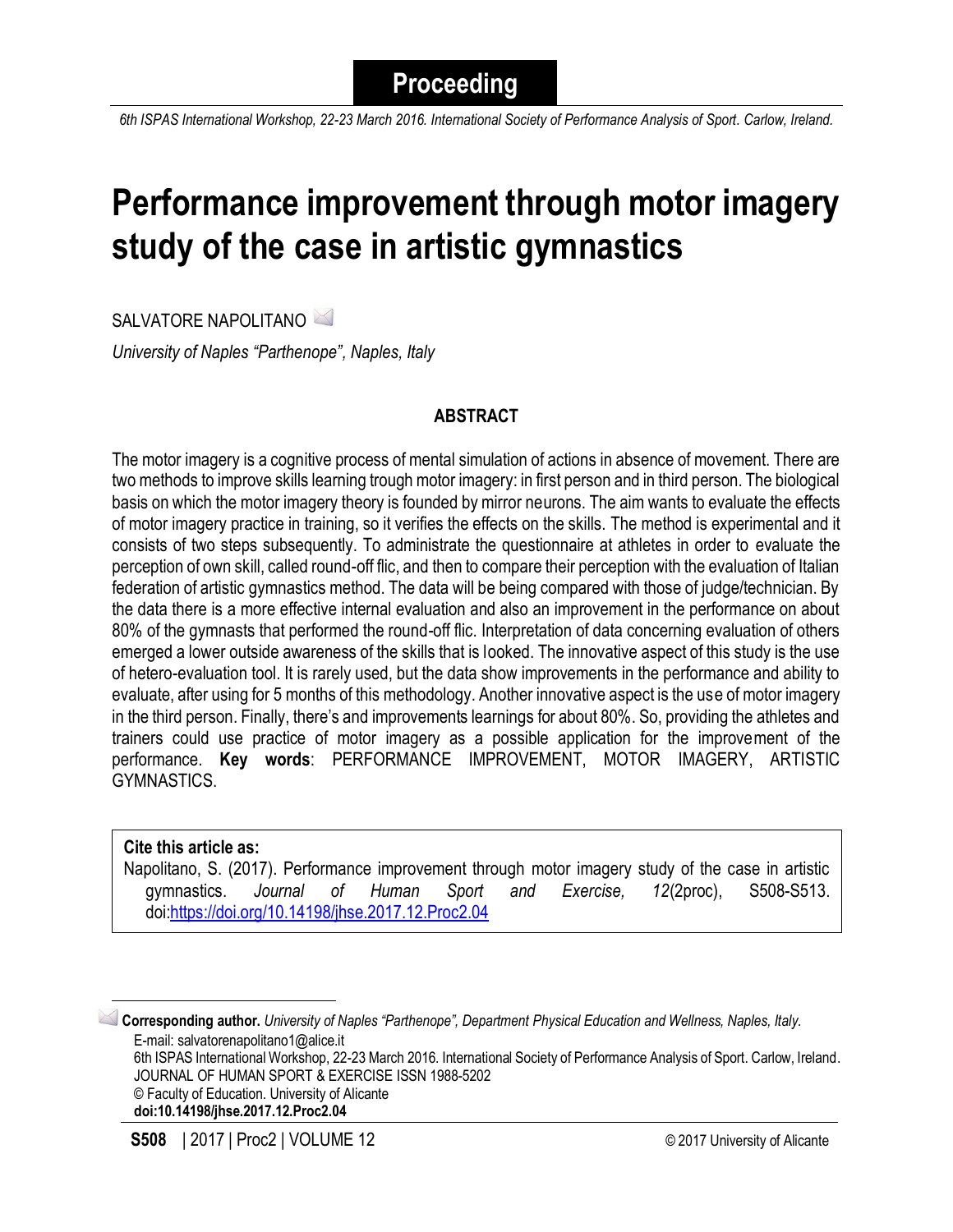## **INTRODUCTION**

The motor imagery is a cognitive process of mental simulation of an action in the absence of physical movement. [1]. MI was deeply investigated also by Marc Jeannerod. One of the most scientist about the neurological process. He had lived between 1935 and 2011, its scientific life was entirely dedicated at neurology and neurophysiology, as well as other Scientifics about cognitive neuroscience and experimental psychology are interested. Specially, the mechanisms underpinning motor control, motor cognition are investigated by Decety in 1996, Driskell and Copper in 1994, Gallese and Rizzolatti between 1996-2012, Lafleur in 2002, Sanders in 2004. It also defined as a state of general activation during which a person feels himself to perform an action. The motor imagery should be distinguished from mental practice, the first refers to the cognitive process while, the second refers to the process of mental training that takes advantage of the first process. There are two types of motor imagery: in first-person and in third-person. In first person mode, the subject imagines himself to perform an action but not in the sense of seeing himself as an external or reflected image, in the sense to see what he would see, if he performed a movement and at the same time feel emotions, excitation, stress and changes of arousal. In third person mode, the person sees himself or another person as an external image, as with the use of a camera. The most effective for learning is that firstperson. Numerous studies have shown that the performance is optimized through the cognitive process of motor imagery. During the motor imagery the cerebral areas of the pre-motor cortex, the same which a muscular contraction would put in action, are activated. The pre-motor cortex is responsible for complex sequences of movements and selects them in response to a stimulus. The pre-motor cortex is located in front of the primary motor cortex and laterally on the surface of the frontal lobe.

The execution and imagination activate the same regions of the cerebellum, basal ganglia and motor cortex. All this is possible thanks to mirror neurons which are the biological basis on which is based the motor imagery. Mirror neurons are a class of neurons which are activated when we make a move and when we observe it, as if the observer did the movement [2]. Mirror neurons were discovered in the 90's by a group of researchers in a macaque, group coordinator is Giacomo Rizzolatti. In 1995, the same group of researchers demonstrated the existence of a neuronal group, similar to that of macaques, also in man. Mirror neurons have been found in the pre-motor cortex and the parietal lobe, area to which deputed only motor function and not the cognitive function. The activation of mirror neurons allows to map on the same nervous substrate actions performed and observed or imagined. In this way, you create an internal image released from execution. [3]. Mirror neurons are a particular class of visual-motor neurons which allows to learn and optimize a motor gesture without executing it. Mirror neurons represent the space of internal sharing that allows us to imitate, learn and understand the intentions of motor events. The ability to create an intersubjective space which is then shared with the world is connected to the role played by embodied simulation, neuro-scientifically based on mirror neurons. [4]. The study aims to evaluate the potential benefits of motor imagery on a group of gymnasts practicing gymnastics, especially for the rond off flick.

The artistic gymnastics is a sport of precision and the movements are complex, then it uses the abilities closed skills serial type, skills that are used in stable environments consist of a number of discrete skills are placed in sequence to form a more complex and protracted movement; as rond off flick. The rond off is like the wheel but at half movement the legs join. The flick is often performed after the rond off and consists of two times: the first time you push whit the legs and then you put your hands back to the ground, in the second time you push by the upper limbs and then return to the position departure. The artistic gymnastics uses the model of closed-loop control with the use of feedback [5]. In sport activity, the phenomenon of the influence of mental aspects run usually. In the School of Sport, Health, and Exercise Sciences at Bangor University, the project proposal module is worth 10 credits and comprises of a verbal presentation and written proposal.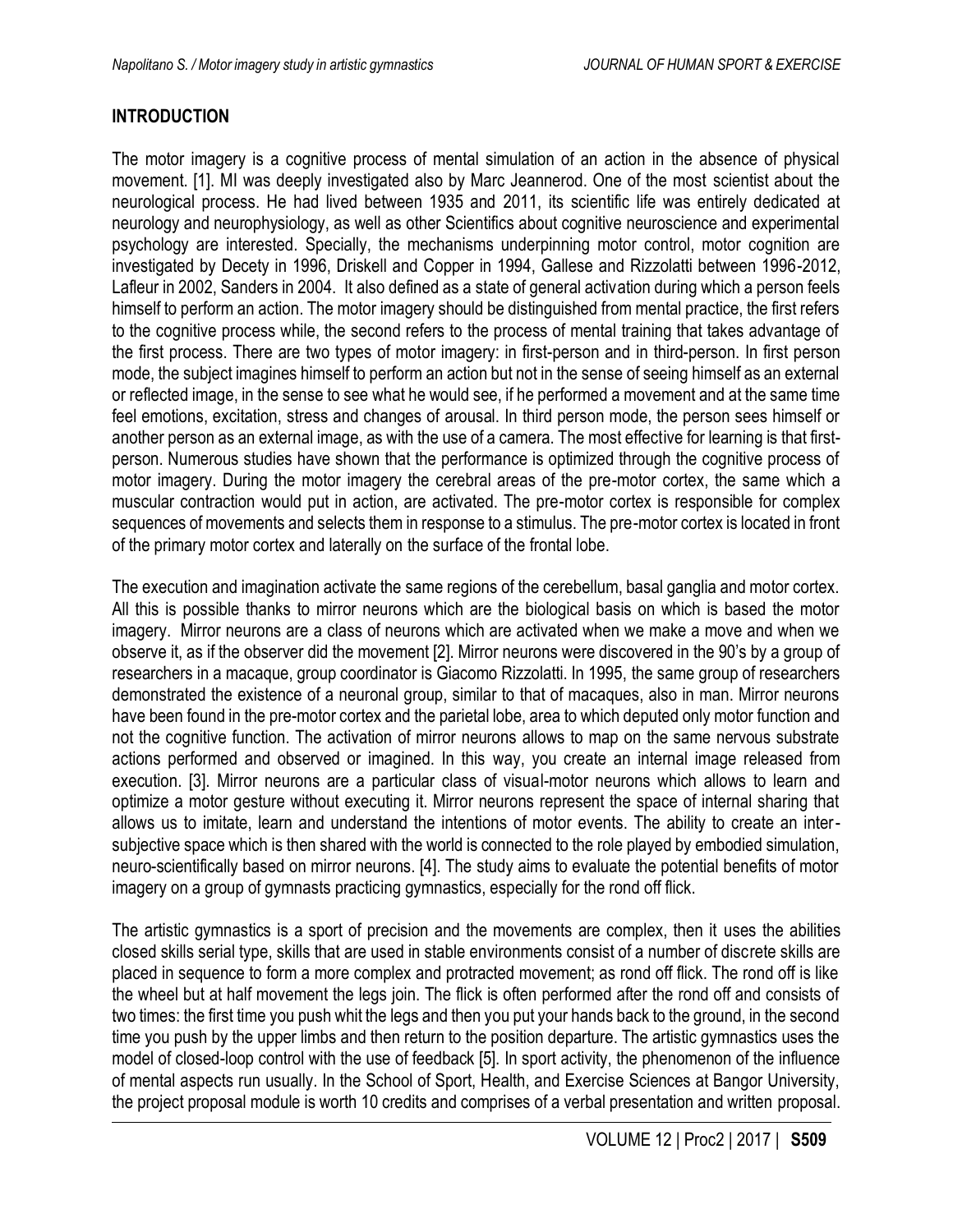Nichola Callow and Ross Roberts propose the module project is worth 10 credits and comprises of a verbal presentation and written proposal on sport activity. In physical education and sport medicine was realized many studies about the mental function and the results show the preeminent position on imagination and its pattern in movement and performance [6]. Curry, L. A and Maniar, S. D. researched in academic course combining psychological skills training and life skills education for university students and student-athletes [7]. The aim of this study is to apply the tool of the evaluation by oneself, by others and by judge according to a specific standard test. Two imagery measures (VMIQ and MIQ-R) were used to capture whether the selfmodeling video would influence competitive divers' imagery vividness and ability.

# **MATERIAL AND METHODS**

The method used for this study is an experimental one and it consists of two steps: the first step is a direct experimental type while the second is an indirect experimental type. The means used in the first part of the study is the questionnaire (here attached) formed by three columns and different items. The first columns concern the evaluation by oneself, the second one concerns the oneself evaluation of others and the third one the valuation by a judge/technician. The participants are asked to evaluate the sensation of their own motor act and then their mate's one in accordance with valuation methods of Italian federation of artistic gymnastics. The data will be compared with those of judge/technician. The means used in the second part of the study is the video recording. The participants are given the vision of their own motor gesture and then the others' one, previously recorded, and the video will be stopped before the gesture ends. The participants are asked a starting evaluation of external type, which will be compared with those of the judge/technician and at last a final forecast of the performance result will be asked. The forecast will be compared with the final results (internal, external and judge/technician) and collective according to an appropriate statistical pattern. The sample that are part of the experiment consists of two athletes to medium-high level practicing gymnastics for not less than 5 years of age between 12 and 15 years. The athletes before beginning the training, they will be educated on the modalities cognitive and practices that must be performed (MI in the first and third person) and the means by which they are evaluated. The research hypothesis is to provide a standard training feasible on a large scale to train the cognitive and physical abilities of an athlete and provide a support tool in the race in order to improve performance, optimize time and to reduce the margin of error.

# **RESULTS**

The results are based on the assumption neuro-scientific by the activity of mirror neurons that allow you to use the same nervous substrate for actions performed or observed, or thought. Interpretation of data concerning evaluation of others, namely evaluation of the athletes towards the companions emerged a lower outside awareness of the motor act that is looked. However, there are consistency and improvements for about 80% of the ratings that shows how the training of motor imagery in the first person may be accompanied by one in the third person. In order to contribute to improving the performance in training and the race since it the same neuronal synapses are activated for both actions you thought or observed both for themselves (ie in the first person), and other (ie in the third person). In the table 1 and 2 there are evaluation of the athlete 1 and 2. In the table 3 there are evaluation by judge. In the figure 1 there is the comparison between heteroevaluations and evaluation of the judge. As can be seen from Figure 1, the evaluation by athletes have not assonance with those by the judge. However, we note an improvement of performance and of skill to evaluate in the second part of study (month 4 and 5). First the athletes tend to underestimate the performance then there is more consistency.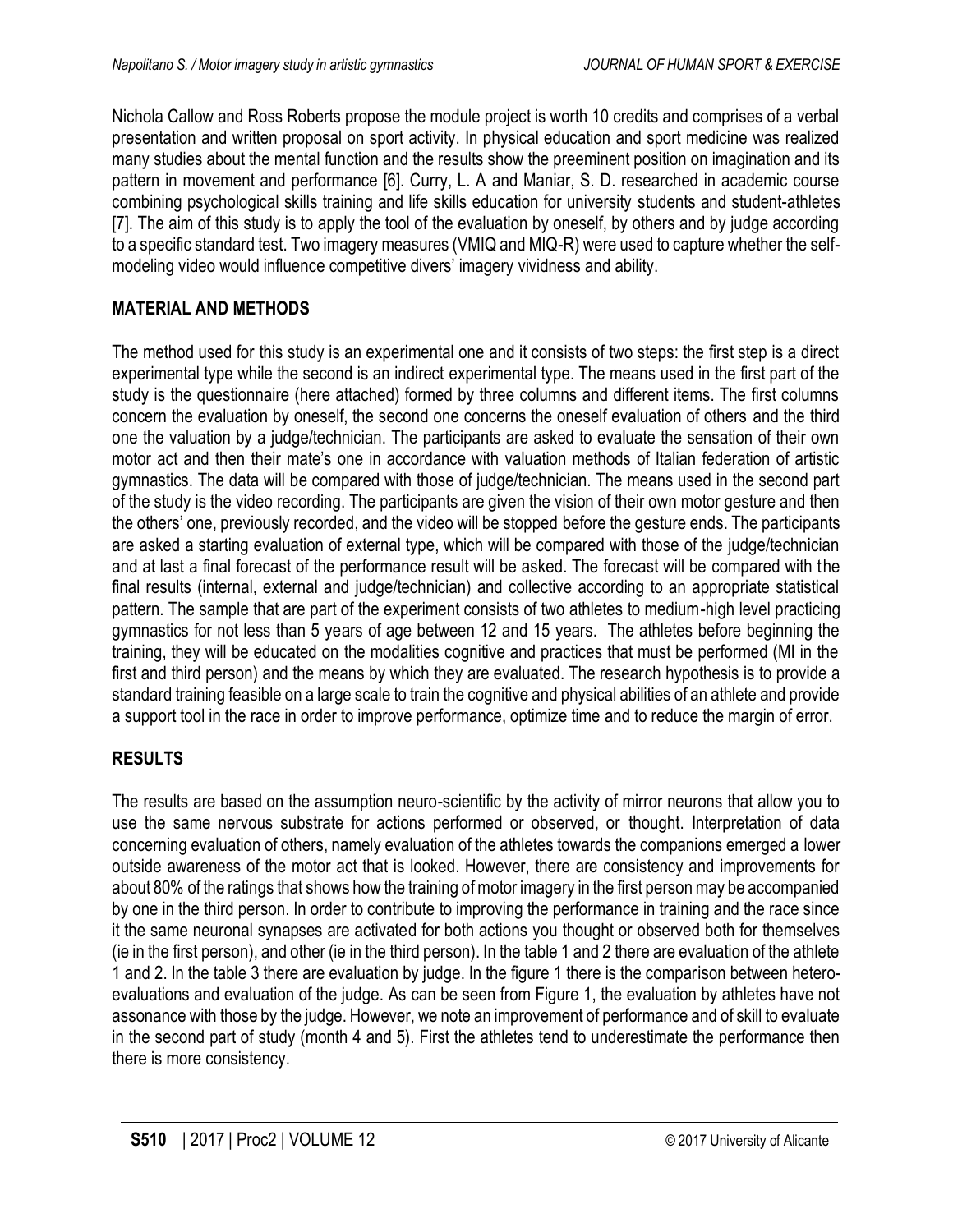# Table 1. Hetero-evaluation by the athlete 1.

|                    | Athlete 1 | <b>Athlete 2</b> |  |
|--------------------|-----------|------------------|--|
| 1 ROND- OFF FLICK  |           | 3,5              |  |
| 2 ROND- OFF FLICK  |           | 3                |  |
| 3 ROND- OFF FLICK  |           | 4,5              |  |
| 4 ROND- OFF FLICK  |           | 4,5              |  |
| 5 ROND- OFF FLICK  |           | 5,5              |  |
| 6 ROND- OFF FLICK  |           | 8,6              |  |
| 7 ROND- OFF FLICK  |           | 8.5              |  |
| 8 ROND- OFF FLICK  |           |                  |  |
| 9 ROND- OFF FLICK  |           | 8,2              |  |
| 10 ROND- OFF FLICK |           | 7,9              |  |
| 11 ROND- OFF FLICK |           | 8,2              |  |

### Table 2. Hetero-evaluation by the athlete 2.

|                    | <b>Athlete 2</b> | <b>Athlete 1</b> |  |
|--------------------|------------------|------------------|--|
| 1 ROND- OFF FLICK  |                  | 3                |  |
| 2 ROND- OFF FLICK  |                  | 4                |  |
| 3 ROND- OFF FLICK  |                  | 3,5              |  |
| 4 ROND- OFF FLICK  |                  | 4,5              |  |
| 5 ROND- OFF FLICK  |                  | 6,5              |  |
| 6 ROND- OFF FLICK  |                  | 6                |  |
| 7 ROND- OFF FLICK  |                  | 6                |  |
| 8 ROND- OFF FLICK  |                  | 7,5              |  |
| 9 ROND- OFF FLICK  |                  | 7,5              |  |
| 10 ROND- OFF FLICK |                  | 8,2              |  |
| 11 ROND- OFF FLICK |                  | 9                |  |

### Table 3. Evaluation by judge.

|                    | <b>Athlete 1</b> | <b>Athlete 2</b> |
|--------------------|------------------|------------------|
| 1 ROND- OFF FLICK  | 6.3              | 6,5              |
| 2 ROND- OFF FLICK  | 6.2              | 7,9              |
| 3 ROND- OFF FLICK  | 6.5              | 6                |
| 4 ROND- OFF FLICK  | 6,9              | 7.5              |
| 5 ROND- OFF FLICK  |                  |                  |
| 6 ROND- OFF FLICK  | 7,5              | 7,5              |
| 7 ROND- OFF FLICK  | 8                | 7.8              |
| 8 ROND- OFF FLICK  | 8,3              | 7,9              |
| 9 ROND- OFF FLICK  | 7,9              | 7,5              |
| 10 ROND- OFF FLICK | 8                | 8                |
| 11 ROND- OFF FLICK | 8,5              | 8.5              |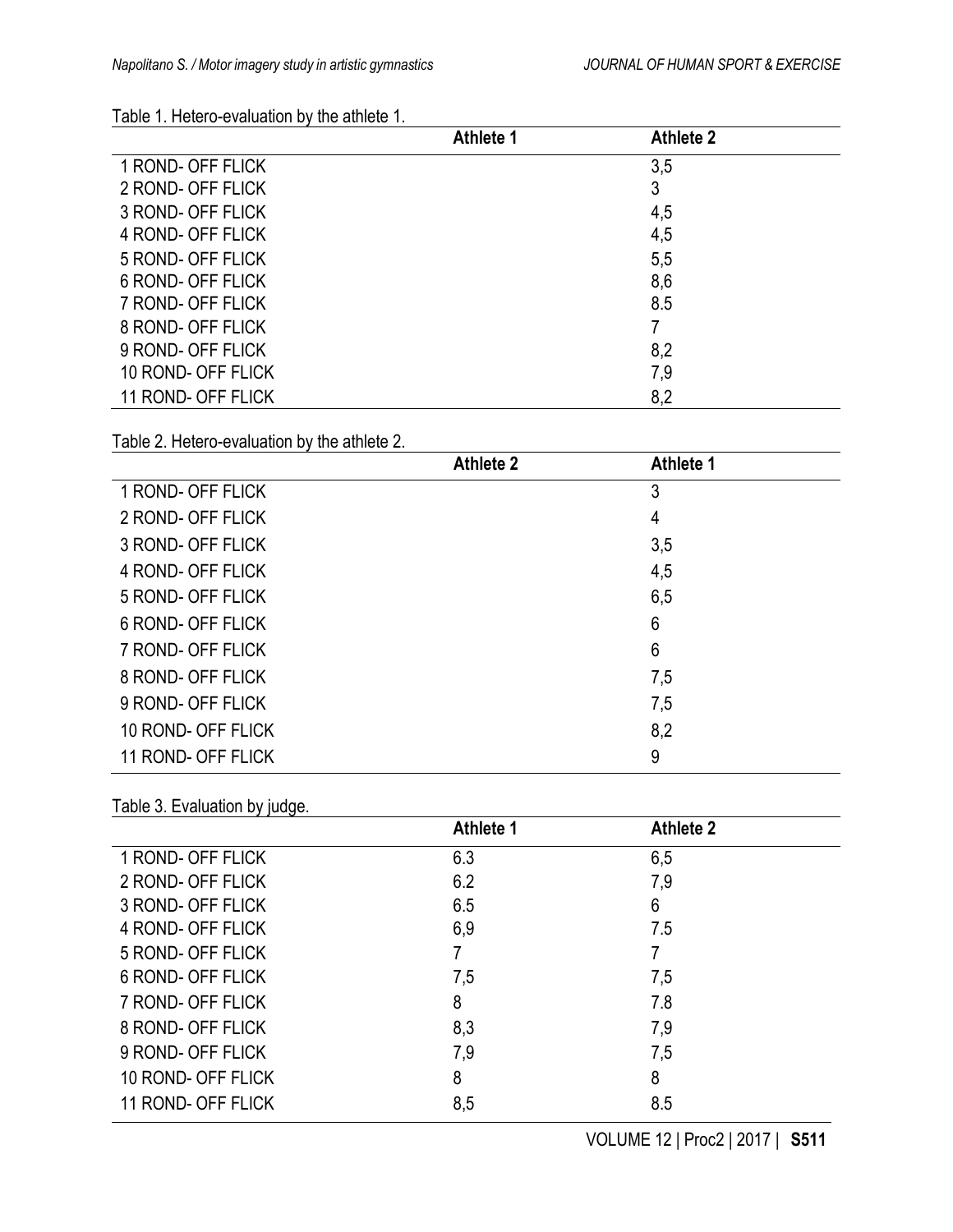

Figure 1. Comparison between hetero-evaluations and evaluation of the judge.

# **DISCUSSION**

The innovative aspect of this study is the use of hetero-evaluation tool. It is rarely used, but the data show improvements in the performance and ability to evaluate, after using for 5 months of this methodology. Another innovative aspect is the use of motor imagery in the third person. Also it is rarely used. These tools use the same nervous substrate used for movements executed, thought or observed. In this way stimulates neural connections and improving performance, racing and training. Awareness improves in young athletes too. Study provides a valuable tool for improving performance, minimally but it is a great starting point. In sport activity the phenomenon of the influence of mental aspects run usually. In the School of Sport, Health, and Exercise Sciences at Bangor University, the project proposal module is worth 10 credits and comprises of a verbal presentation and written proposal. Nichola Callow and Ross Roberts propose the module project is worth 10 credits and comprises of a verbal presentation and written proposal on sport activity. In physical education and sport medicine was realized many studies about the mental function and the results show the preeminent position on imagination and its pattern in movement and performance (Astin et al. 2003). Curry, L. A and Maniar, S. D. researched in academic course combining psychological skills training and life skills education for university students and student-athletes.

# **CONCLUSIONS**

In this study two basic aspects of the sports performance are examined: the motor execution and the motor imagine. Both share the same neuro-motor mechanism: the motor imagery. Concerning the woman artistic gymnastics, it can be useful during the training and the race. It gives a pattern of action in first person which allow to concentrate all emotions, sensations and mood of a motor action without moving a muscle but putting all the neuro-motor proceeding in action. The motor imagery is a natural ability and so if trained, it is useful for the performance strengthening. So providing the athletes and trainers of a means which uses the motor